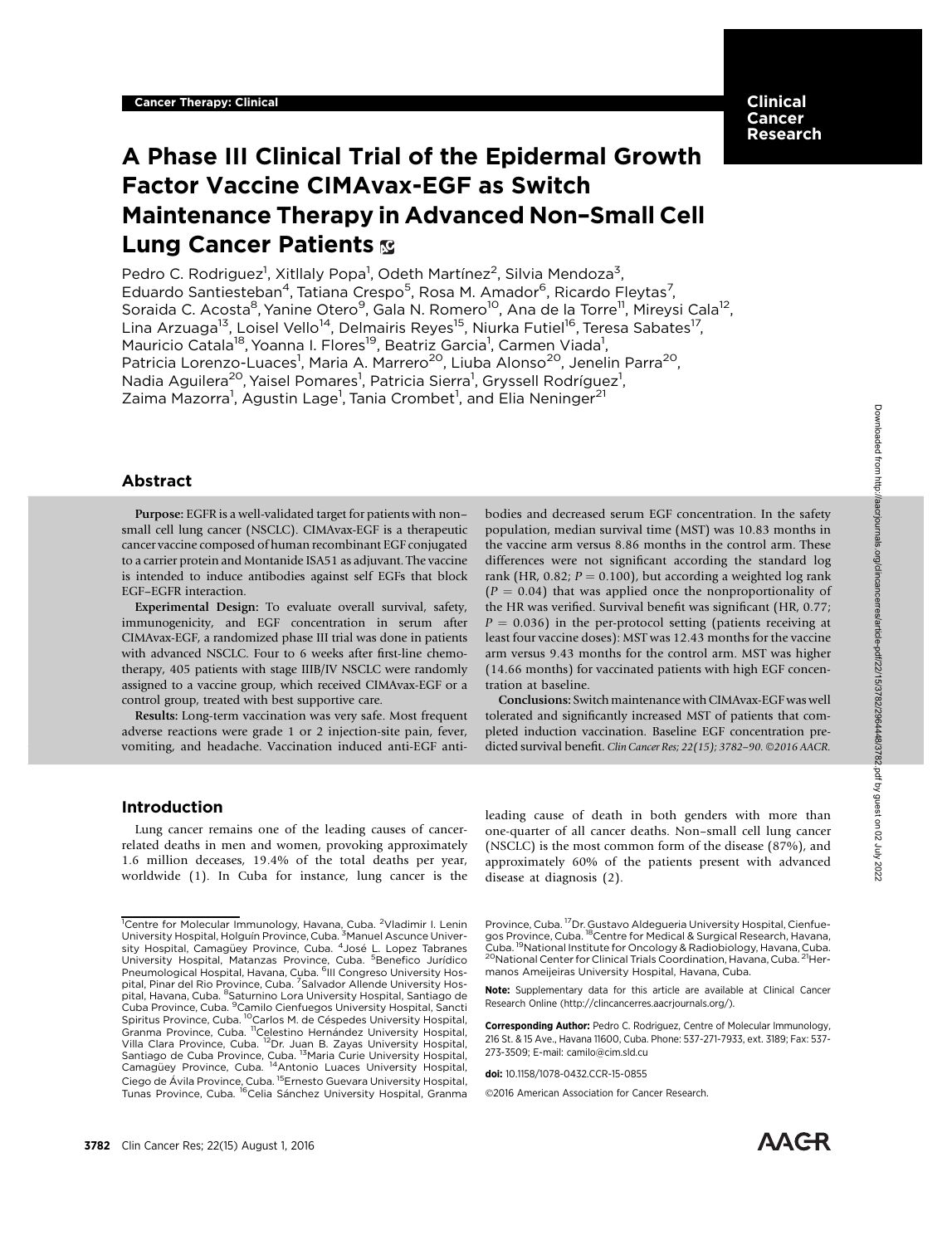# Translational Relevance

The EGF vaccine consists of a different approach when compared with other active immunotherapies. CIMAVax-EGF is built on the induction of a specific immune response, aiming to sequester EGF, a molecular driver of cancer cell proliferation. The significantly largest benefit of CIMAvax-EGF in the subpopulation of patients with high pretreatment concentration of EGF is differentiating our cancer vaccine when compared with other modalities of active immunotherapy or targeted therapy. CIMAvax-EGF is a very safe drug that could be a feasible intervention for long-term control of those patients with NSCLC with tumors depending on the EGF, capable to mount a rapid and durable response.

Treatment of advanced NSCLC has undergone a rapid evolution along the last 30 years with three major advances: the platinumbased doublets, maintenance and second-line chemotherapy with docetaxel, pemetrexed, or erlotinib, and targeted therapies with small molecules such as gefitinib, erlotinib, afatinib, crizotinib, or ceritinib for tumors with sensitizing mutations (3–6). Nevertheless, 1-year survival rate is approximately 35% for patients with wildtype tumors, whereas 5-year survival rate is still around 5% (2).

EGFR is overexpressed in approximately 40% to 80% of NSCLCs (7). The oncogenic addiction of the malignancies to this signaling pathway triggers its inappropriate activation and promotes the uncontrolled growth, proliferation, and survival of cancer cells (8). Thus, EGFR overexpression is associated with poor prognosis, lower survival, and resistance to therapy (9).

The EGF-based cancer vaccine CIMAvax-EGF is an active immunotherapy, intended to prevent binding of the endogenous EGF to the receptors, by inducing anti-EGF antibodies that clear the growth factor from circulation (10). CIMAvax-EGF is composed by human recombinant EGF coupled to a carrier protein, recombinant P64. The EGF–P64 chemical conjugate is emulsified in Montanide, an oily adjuvant. The carrier protein and the adjuvant are required to break the tolerance against EGF, which is a selfprotein. Previous phase I/II clinical trials evidenced the immunogenicity and safety of vaccination in patients with advanced stage NSCLC (11–13). In a randomized phase II trial using CIMAvax-EGF as switch maintenance or second-line therapy versus best supportive care in subjects with stage IIIB or IV NSCLC, a trend toward survival benefit was found. Patients younger than 60 years, those with good antibody response against EGF, and subjects in whom serum EGF concentration ([EGF]) decreased below a preestablished threshold, achieved a significant survival benefit with vaccination. Postimmune serum hampered the binding between EGF and EGFR in a radioreceptor assay and abrogated EGFR phosphorylation (14, 15). We are the total organization of the clinical organization of the clinical cancer Restrictions of the control of the clinical capacitatic points. The control of the clin Cancer Restriction of the clin Cancer Restriction

In this article, we show the results of a randomized phase III trial in patients with advanced NSCLC. The primary endpoint was overall survival (OS), whereas safety, immunogenicity, and serum EGF concentration before and after therapy were secondary endpoints.

## Patients and Methods

#### Eligibility criteria

Eligible patients were 18 years or older with histologically or cytological proven stage IIIB/IV NSCLC and an Eastern Cooperative Oncology Group (ECOG) performance status of 0 to 2. Patients with all histologic NSCLC subtypes and life expectancy of at least 3 months were trial candidates. Other inclusion criteria included hemoglobin values above 90 g/L, leukocytes count  $\geq 3.0 \times 10^9$ /L, platelets count  $\geq 150 \times 10^9$ /L, aspartate aminotransferase and alanine aminotransferase up to 2.5 times the upper institutional limit, and creatinine, up to 2 times the upper institutional reference value. All patients received four to six cycles of platinum-based chemotherapy (mostly cisplatin/carboplatin in combination with vinblastine, etoposide, or paclitaxel) and had stable disease or objective response.

The trial protocol, informed consent, investigator brochure, and case report forms were approved by the ethics boards from all participating institutions and by the National Regulatory Agency. Informed consent was obtained from each subject before entering in the study. The study was done in compliance with the principles of Good Clinical Practices (according the International Conference of Harmonization) and the Declaration of Helsinki.

#### Treatment schedule

Four to 6 weeks after finishing first-line chemotherapy, patients were randomly assigned (2:1) to the vaccine group, which received the EGF cancer vaccine plus best supportive care, or the control group that was treated with best supportive care. Patients in the vaccine arm were given a low dose of cyclophosphamide (200 mg/m2 ) intravenously 72 hours before the first immunization. Each vaccine dose was administered at four injection sites (two deltoid and two gluteus regions) every 2 weeks for four doses (induction period) and then monthly.

CIMAvax-EGF was manufactured at the industrial facility of the Centre for Molecular Immunology (Havana, Cuba) in compliance with the Good Manufacturing Practice standards for biopharmaceutical products. The vaccine is composed of human recombinant EGF manufactured in yeast (hu-recEGF), and it is chemically conjugated to the P64K Neisseria meningitides recombinant protein (recP64k) manufactured in Escherichia coli. The final formulation of the cancer vaccine (0.6 mg hu-recEGF/ recP64k) is then mixed in a water-in-oil emulsion with Montanide (Seppic) immediately before injection. At each immunization, patients received 2.4 mg of hu-recEGF/recP64k/Montanide (16).

#### Patient assessment

Patient assessment was performed at baseline and every 4 weeks, and included physical exam and clinical laboratory tests, as described in the inclusion criteria. In addition, chest radiography, CT scan, and abdominal ultrasound were performed at baseline and every 3 months to assess clinical response according to RECIST, version 1.1.

Toxicity was graded according to the NCI Common Toxicity Criteria (version 3) at each visit. Criteria for discontinuing vaccination included voluntary withdrawal, unmanageable toxicity, or severe worsening of the patient's general conditions. Progressive disease according to RECIST 1.1 was not an interruption criterion.

#### Measurements of antibody titers

Blood samples were collected at baseline (pretreatment) and every 14 days for 60 days and monthly thereafter. Anti-EGF antibody titers were measured through ELISA as described in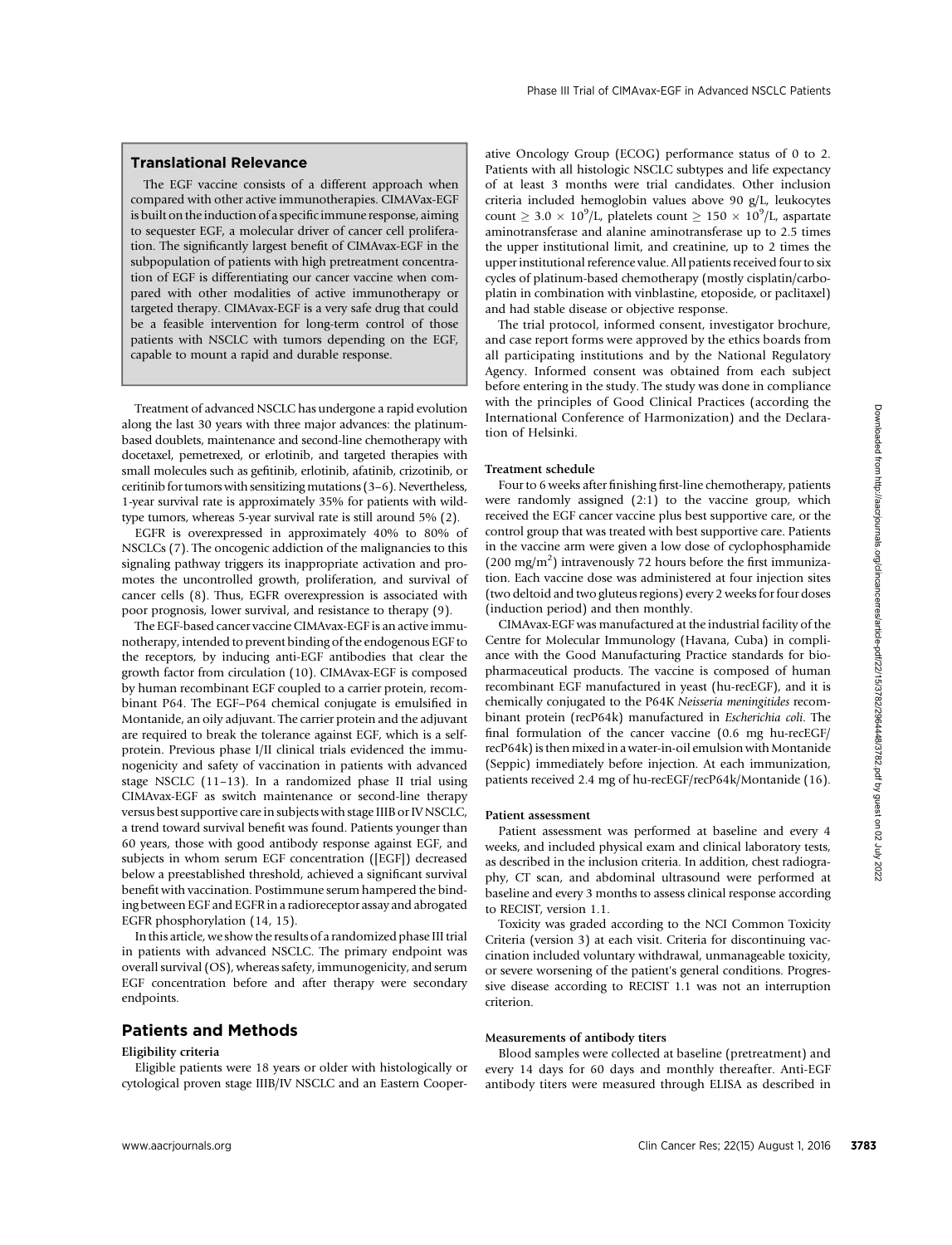previous studies. Patients were classified in good antibody responders (GAR) if they developed anti-EGF antibody titers equal or higher than 1:4,000 and super-good antibody responders if they reached anti-EGF antibody titers equal or higher than 1:64,000. Those vaccinated patients that did not have titers above 1:4,000 were classified as poor antibodies responders (12–15).

EGF concentration in serum was measured with a commercial ELISA (Quantikine EGF; R&D Systems Inc) in 50% of the enrolled patients. Subjects were classified according to their pretreatment (baseline) serum EGF concentration in high EGF ([EGF] > 870 pg/ mL) or low EGF ([EGF]  $\leq$  870 pg/mL). The selected cutoff (870 pg/mL) corresponded to the median EGF concentration for all patients at day 0.

# Statistical analysis

The projected sample size was 579, considering that a twosided log-rank test with 386 vaccinated patients and 193 controls achieves 90% power at a 0.05% significance level to detect an HR of 0.7. The proportion dropping out of the treatment and control groups was anticipated to be 10%. First and second interim analyses were done after 40% and 60% of the patients were enrolled. The trial was stopped before reaching the intended sample size, after the marketing approval of CIMAvax-EGF by the National Regulatory Agency, at the second interim analysis.

Survival time (date of random assignment to date of death or last contact) was estimated by the Kaplan–Meier method in the safety population (patients receiving at least one vaccine dose) and in the per-protocol population as established in the trial protocol. The per-protocol population included those patients that completed four doses of CIMAvax-EGF (induction period). Control patients that did not survive for 6 weeks (time interval needed to complete CIMAvax-EGF induction period) were excluded from the survival comparison. Regarding serum EGF, a prospectively defined subgroup was retrospectively analyzed using the analytically validated test for EGF concentration. The evaluation of the EGF concentration as predictive or prognostic biomarker was classified as exploratory.

Survival comparison was done with a standard log-rank test and a weighted log-rank test (Harrington–Fleming), according to the proportionality of the hazards (17). The hazard proportionality was checked graphically in agreement with the methodology proposed by Lambert and colleagues (18). The Pearson correlation coefficient and Fisher exact tests were used to estimate the correlation between anti-EGF titers and [EGF] and to assess the uniform distribution of baseline variables between groups, respectively.

Progression-free survival (PFS) was not a secondary objective as it is not a recommended endpoint for evaluating vaccines efficacy. Because of their immunologic mechanisms of action, cancer vaccines may require considerable time after administration to induce immunity. Therefore, tumors in subjects treated with cancer vaccines may show early progression followed by subsequent response.

The statistical system SPSS (version 15.1) and R (version 2) were used for modeling and verifying the hypothesis in all population sets. This study was registered in the National Public Registry of Clinical Trials; a WHO-validated public registry (http://www.who.int/ictrp/network/rpcec/en, trial number RPCEC00000161)

## Results

From July 5, 2006, to January 3, 2012, 1,336 patients were evaluated for eligibility in 19 Cuban clinical research centers. A total of 405 patients with histology or cytology proven NSCLC at stage IIIB and IV were enrolled in the trial: 270 in the vaccine arm and 135 in the control group. A total of 246 patients received at least one vaccine dose (safety population); 219 subjects received 4 doses (per-protocol population), 85 patients received more than 14 CIMAvax-EGF doses (1-year vaccination), 39 patients were vaccinated 26 times or more (2-year vaccination), and 12 subjects received more than 50 vaccine doses (4-year vaccination). Three control patients were vaccinated, as compassionate use, upon trial withdrawal (Supplementary Fig. S1). Control patients who received CIMAvax-EGF were excluded from the analysis.

Twenty-four patients (8.8%) from the vaccine arm did not receive any vaccine dose, while 27 patients (10.9%) who started vaccination did not complete CIMAvax-EGF induction (four doses). The main causes of early dropout were rapid worsening of the performance status, consent withdrawal, uncompensated comorbidities, schedule violations, and rapid unset of death. Eighteen patients, 10 vaccinated (3.7%) and 8 controls (5.9%), died before day 45 (time needed to complete induction vaccination). No significant differences were found between both arms regarding early death.

The two arms were well matched for baseline demographic and tumor variables, such as sex, ethnic origin, age, smoking status, ECOG, disease stage, histology, and response to initial chemotherapy (Table 1).

Most patients did not receive further chemotherapy at progression (in consonance with the national treatment guideline), as the

|                                  | Vaccine arm | <b>Control arm</b> |
|----------------------------------|-------------|--------------------|
|                                  | $(n = 270)$ | $(n = 135)$        |
| Sex                              |             |                    |
| Men                              | 178 (65.9%) | 86 (63.7%)         |
| Women                            | 92 (34.1%)  | 49 (36.3%)         |
| Ethnic origin                    |             |                    |
| White                            | 182 (67.4)  | 90 (66.7)          |
| African                          | 45 (16.7)   | 22 (16.3)          |
| Others                           | 43 (15.9)   | 23 (17.0)          |
| Smoking history                  |             |                    |
| Current                          | 91 (33.7%)  | 41 (34.1%)         |
| Pass                             | 140 (51.9%) | 71 (52.6%)         |
| Never                            | 39 (14.4%)  | 23 (17.0%)         |
| <b>ECOG</b>                      |             |                    |
| $\Omega$                         | 101 (37.4%) | 46 (34.0%)         |
| 1                                | 148 (54.8%) | 73 (54.1%)         |
| $\overline{2}$                   | 17 (7.0%)   | 12 (8.9%)          |
| Missing                          | 4 (1.4%)    | 4 (3.0%)           |
| Disease stage                    |             |                    |
| <b>IIIB</b>                      | 169 (62.3%) | 88 (65.2%)         |
| IV                               | 98 (36.3%)  | 36 (26.6%)         |
| Missing                          | 3(1.1%)     | 4 (3.0%)           |
| Tumor histology                  |             |                    |
| Adenocarcinoma                   | 92 (34.1%)  | 46 (34.0%)         |
| <b>SCC</b>                       | 142 (52.6%) | 73 (54.0%)         |
| <b>NSCLC NOS</b>                 | 36 (13.3)   | 20 (14.8%)         |
| Response to first-line treatment |             |                    |
| Complete response                | 28 (10.4%)  | 10 (7.4%)          |
| Partial response                 | 111 (41.1%) | 54 (40.0%)         |
| Stable disease                   | 116 (43.0%) | 65 (48.1%)         |
| Progressive disease              | 15 (5.6%)   | 6(4.4%)            |

Abbreviation: NOS, not otherwise specified.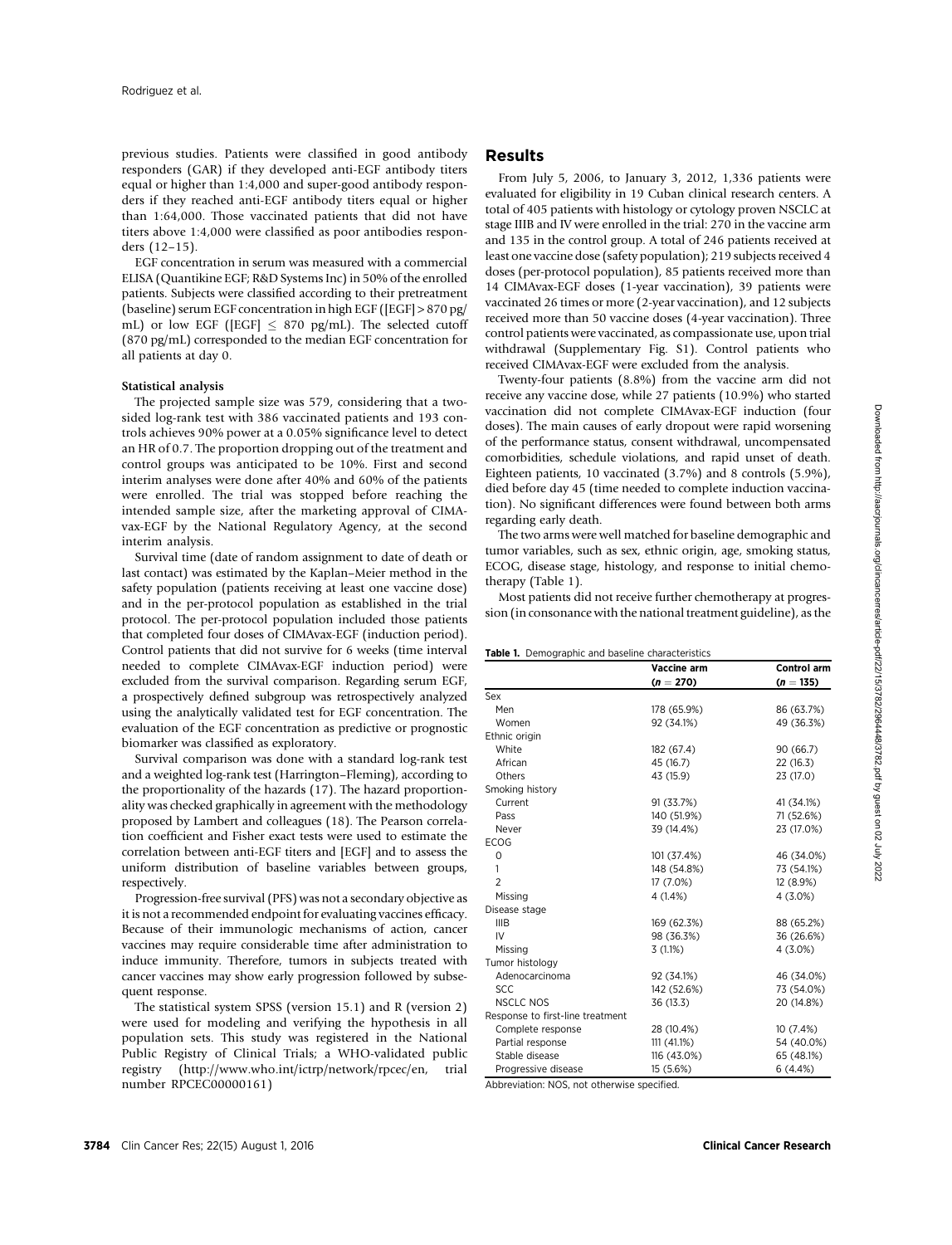recommended second-line drugs pemetrexed, docetaxel, and erlotinib were not widely available in the country at the time of trial execution. In the vaccine arm, 16 patients (5.9%) received additional chemotherapy, including carboplatin, cisplatin, paclitaxel, etoposide, vinblastine, cyclophosphamide, and docetaxel. In the control group, nine subjects (6.6%) were treated with other chemotherapies comprising paclitaxel, carboplatin, vinblastine, etoposide, vincristine, and docetaxel. Overall, only two patients, one from each arm, received docetaxel, one of the drugs accepted to increase survival after progressive disease.

## CIMAvax-EGF efficacy

In the safety population (patients receiving at least one CIMAvax-EGF dose), vaccinated patients had a survival benefit that did



#### Figure 1.

A, Kaplan–Meier curve in the safety population. MST for the vaccine arm was 10.83 months (95% CI, 8.95–12.71) versus 8.86 months (95% CI, 6.69–11.03) for the control arm. HR, 0.82 (95% CI, 0.661-1.03;  $P = 0.100$ ). B, Kaplan-Meier curve in the perprotocol population. MST for the vaccine arm was 12.43 months (95% CI, 10.42–14.45) versus 9.43 months (95% CI, 7.53–11.33) for the control arm. HR, 0.77; 95% CI, 0.61-0.98;  $P = 0.036$ .

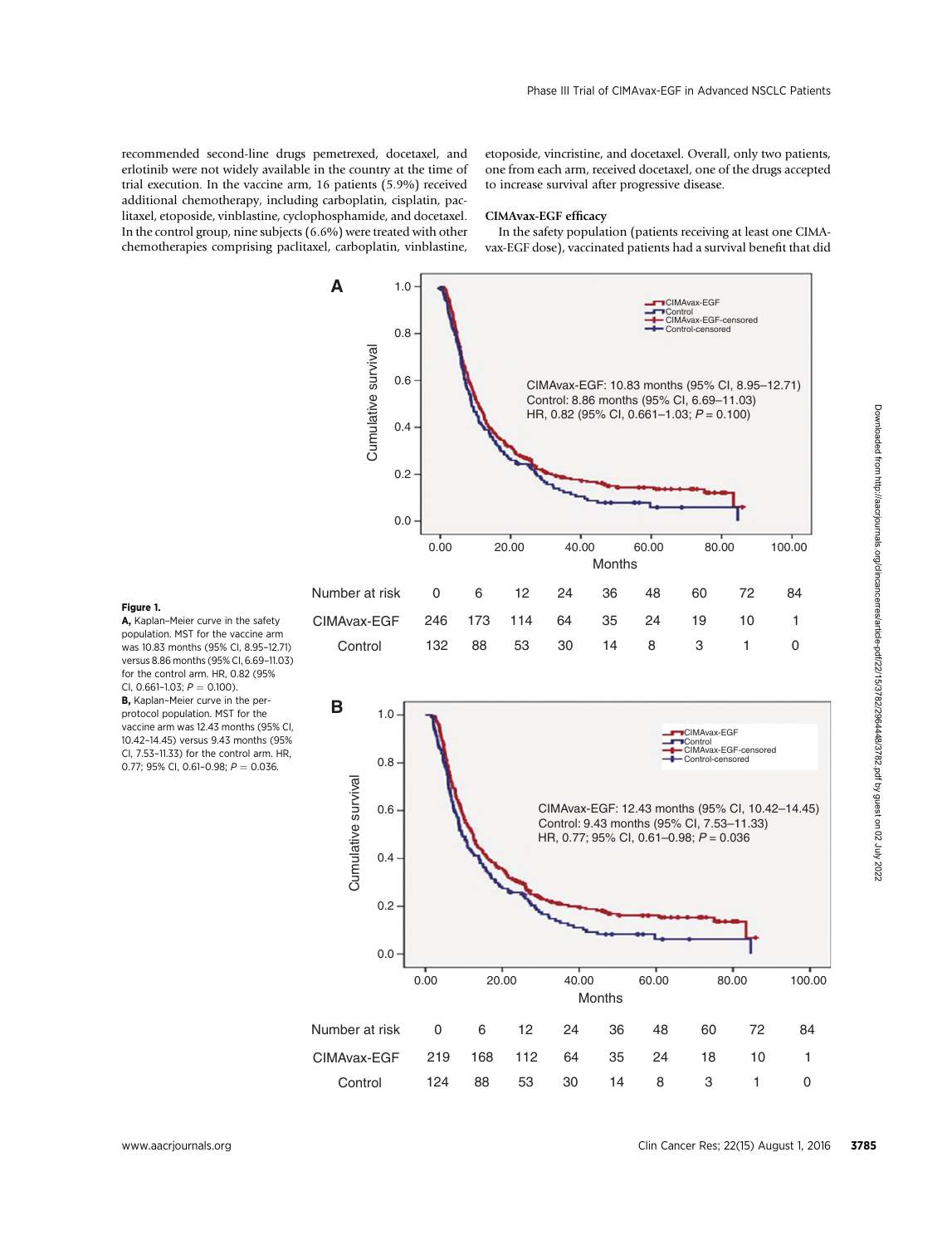not reach statistical significance according to the standard logrank test [HR, 0.82; 95% confidence interval (CI), 0.661-1.03;  $P =$ 0.100]. MST in the vaccine arm was 10.83 months (95% CI, 8.95– 12.71), whereas MST in the control group was 8.86 months (95% CI, 6.69–11.03). Five-year survival rate was 14.4% for vaccinated patients and 7.9% for controls. As a delayed separation of the survival curves and a nonproportional HR between the two groups was verified, the Harrington–Fleming (HF) test was applied. The survival difference was significant according to this weighted log-rank test (HF,  $P = 0.04$ ).

In addition, OS was evaluated in the per-protocol population as established in the trial protocol. The median survival in the vaccine arm (patients completing four vaccine doses) was 12.43 months (95% CI, 10.42–14.45) versus 9.43 months (95% CI, 7.53–11.33) in the control arm (patients surviving for at least 6 weeks). Five-year survival rate was 16.62% for those vaccinated patients who received 4 vaccine doses versus 6.2% for nonvaccinated patients. Survival differences in the per-protocol population were significant according to the standard, unweighted logrank test: (HR, 0.77; 95% CI, 0.61–0.98;  $P = 0.036$ ; Fig. 1B).





#### Figure 2.

A, Kaplan–Meier curve in nonvaccinated patients (control arm). MST for patients with low [EGF] was 15.06 months (95% CI, 1.15–28.28) versus 8.63 months (95% CI, 1.67–15.59) for patients with high [EGF] at day 0. HR, 0.38 (95% CI, 0.20-0.70)  $P = 0.002$ . B, Kaplan-Meier curve in patients with high [EGF] at day 0. MST for vaccinated patients was 14.66 months (95% CI, 8.34–20.98) versus 8.63 months (95% CI, 1.67–15.59) for controls. HR, 0.41; 95% CI, 0.25-0.67;  $P = 0.0001$ .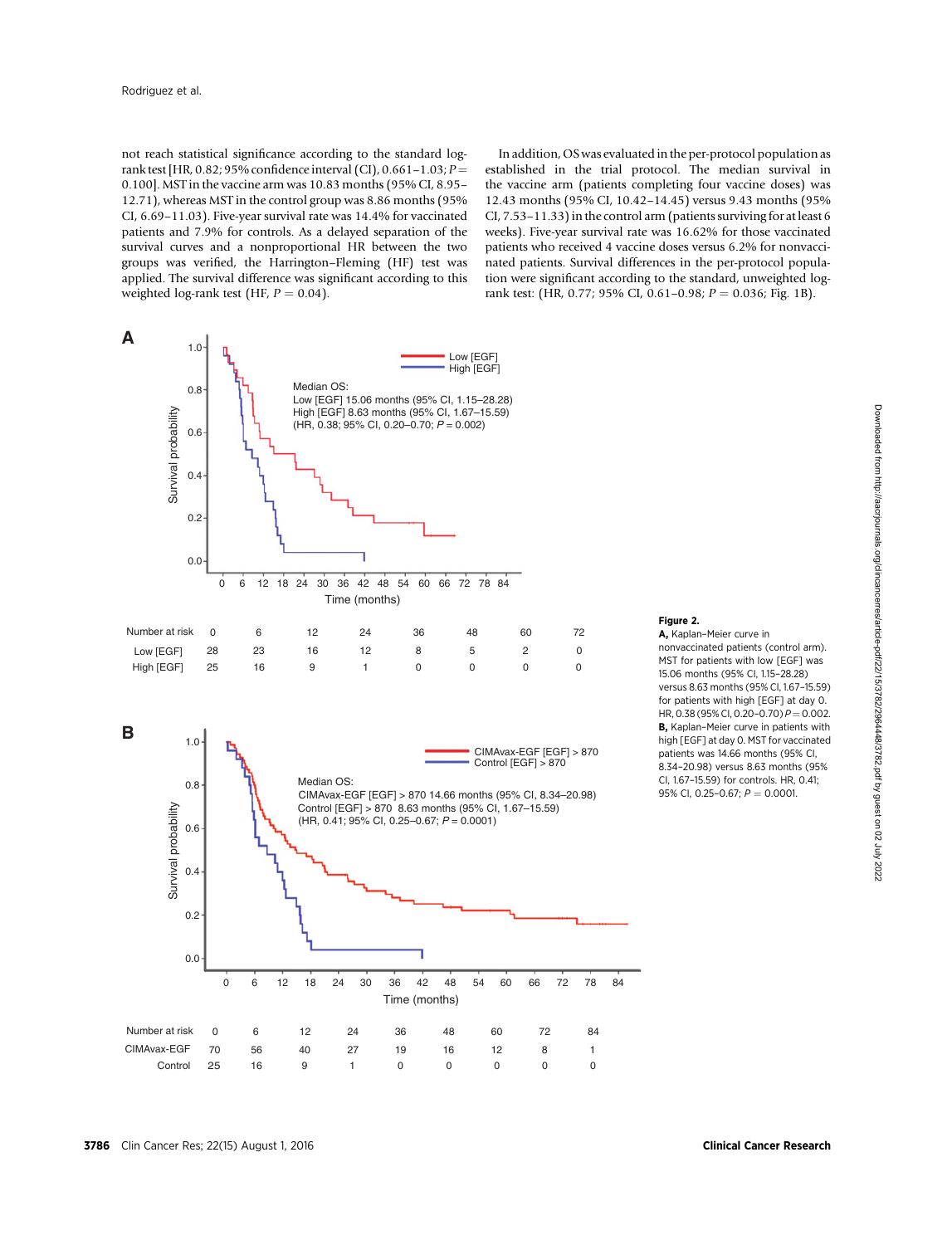## Serum EGF at baseline might be a prognostic and predictive factor of vaccine efficacy

Serum EGF was quantified in 188 patients. Mean and median EGF concentrations were 1,195 pg/mL and 873 pg/mL, respectively. There were no differences in the serum EGF levels between vaccinated and control patients. Mean and median EGF concentrations were 1,194 pg/mL and 930 pg/mL for the vaccine arm and 1,197 pg/mL and 820 pg/mL for controls  $(P = 0.98)$ .

Median EGF concentration (870 pg/mL) was established as a cutoff to classify patients in high or low [EGF] at enrollment, as prespecified in the protocol. Survival according to [EGF] at baseline was evaluated in control and vaccinated patients to preliminarily assess the prognostic and predictive value of the referred biomarker.

In the control group, patients with high [EGF] had a worse survival as compared with patients with low [EGF] (HR, 0.38; 95% CI, 0.20-0.70;  $P = 0.002$ ; Fig. 2A). Median OS was 8.63 months (95% CI, 1.15–28.28) for controls with high [EGF] versus 15.06 months (95% CI, 1.67–15.59) for subjects with low [EGF]. According to this analysis, high EGF levels may be a poor prognostic factor, whereas low EGF may be a good prognostic factor for NSCLC patients. The association between EGF levels and prognosis remained significant when other prognostic variables (gender, smoking history, performance status, and staging) were included in the multivariate analysis. In the multivariate analysis, the most significant variables were EGF concentration and ECOG.

On the contrary, patients with serum [EGF] > 870 pg/mL had a better survival as compared with controls with the same EGF serum levels if vaccinated with CIMAvax-EGF (HR, 0.41; 95% CI, 0.25–0.67;  $P = 0.0001$ ). MST for vaccinated patients was 14.66 months (95% CI, 8.34–20.98) versus 8.63 months (95% CI, 1.67–15.59) for nonvaccinated patients. Five-year survival rate was 23% for vaccinated patients while no controls were alive after 60 months. According to this retrospective analysis (predefined in the protocol), [EGF] above the 870 pg/mL threshold, could be a predictive biomarker of CIMAvax-EGF efficacy (Fig. 2B). The interaction between EGF levels and treatment was checked and was statistically significant  $(P < 0.0001)$ .

## Vaccination with CIMAvax-EGF induced anti-EGF antibodies and decreased EGF concentration in sera

Anti-EGF antibody titers were evaluated in 112 patients (40% of subjects enrolled in the vaccine arm). Eighty-nine patients (79.4%) were classified as good responders, whereas 24 patients (21.4%) were categorized as super-good responders, as they developed anti-EGF antibody titers above 1:64,000 sera dilution. The percentage of patients reaching the GAR condition after one, two, three, or four vaccine doses was 0, 7%, 39%, and 56%, respectively. Four doses was the minimum number of injections after which 50% of the patients met the GAR status. Patients who met the GAR criterion after the induction period had a significant survival benefit: MST was 14.90 months versus 8.86 months for the controls (HR, 0.638; 95% CI, 0.44–0.92;  $P = 0.017$ ). Overall, the geometric mean of the maximal antibody titer was 1:12,646, whereas the highest antibody titer was 1:1,024,000. ys Clin Cancer Rest content in the protos). The Although the State Core and the State Cancer Rest and the State Cancer Cancer Cancer Cancer Cancer Cancer Cancer Cancer Cancer Cancer Cancer Cancer Cancer Cancer Cancer Can

In addition, serum EGF was measured before and after vaccination. A significant inverse correlation was observed (Spearman  $r = -0.523$ ;  $P < 0.01$ ) between the anti-EGF antibody titers and





Kinetics of the anti-EGF antibody titers and serum EGF concentration in vaccinated patients. Blood samples were collected at baseline every 14 days for 60 days and monthly thereafter. Anti-EGF antibody (Ab) titers were measured through an ELISA. EGF concentration in serum was measured with a commercial ELISA (Quantikine; R&D Systems Inc).

serum EGF concentration in vaccinated patients (Fig. 3). In control patients, there was no association between antibody titers and serum EGF.

A subgroup exploration including the most important demographic and tumor variables was done in the safety population (Fig. 4). In addition to high serum EGF concentration, patients with the largest benefit after vaccination were those bearing squamous cell carcinoma (SCC) histology, smokers, and with stage IV.

#### Long-term vaccination with CIMAvax-EGF was safe

The safety evaluable population consisted of 246 patients who received at least one dose of CIMAvax-EGF. Adverse events were reported in 78.3% of the safety evaluable population, and 1,200 vaccine-related events were reported in 59.4% of the treated patients. Most frequent related adverse events were injectionsite pain (46.6%), fever (36.5%), vomiting (23.3%), and headache (22.5%). Grade 3–related adverse events were seen in 3.6% of the vaccinated patients and consisted of headache (two patients), dyspnea (two patients), injection-site reactions (two patients), eosinophilia (two patients), fever (one patient), chills (one patient), tremors (one patient), and arthralgia (one patient). No patient developed grade 4 adverse events (Table 2 and Supplementary Tables S2 and S3).

## Discussion

The treatment of advanced NSCLC has undergone a rapid evolution along the last 30 years: from a dark landscape in the 1980s to the demonstration of survival gain after the combination of platinum doublets, maintenance, and second-line therapy with docetaxel, pemetrexed, and erlotinib for patients with EGFR and anaplastic lymphoma kinase (ALK) wild-type tumors (3–5).

Another big wave of improvement came with targeted therapies with tyrosine kinase inhibitors (TKIs) like gefitinib, erlotinib, and afatinib for tumors carrying EGFR mutations and crizotinib and ceritinib for tumors carrying ALK-activating translocations (19). The median survival in patients with metastatic disease and defined mutations ranged from 23 to 27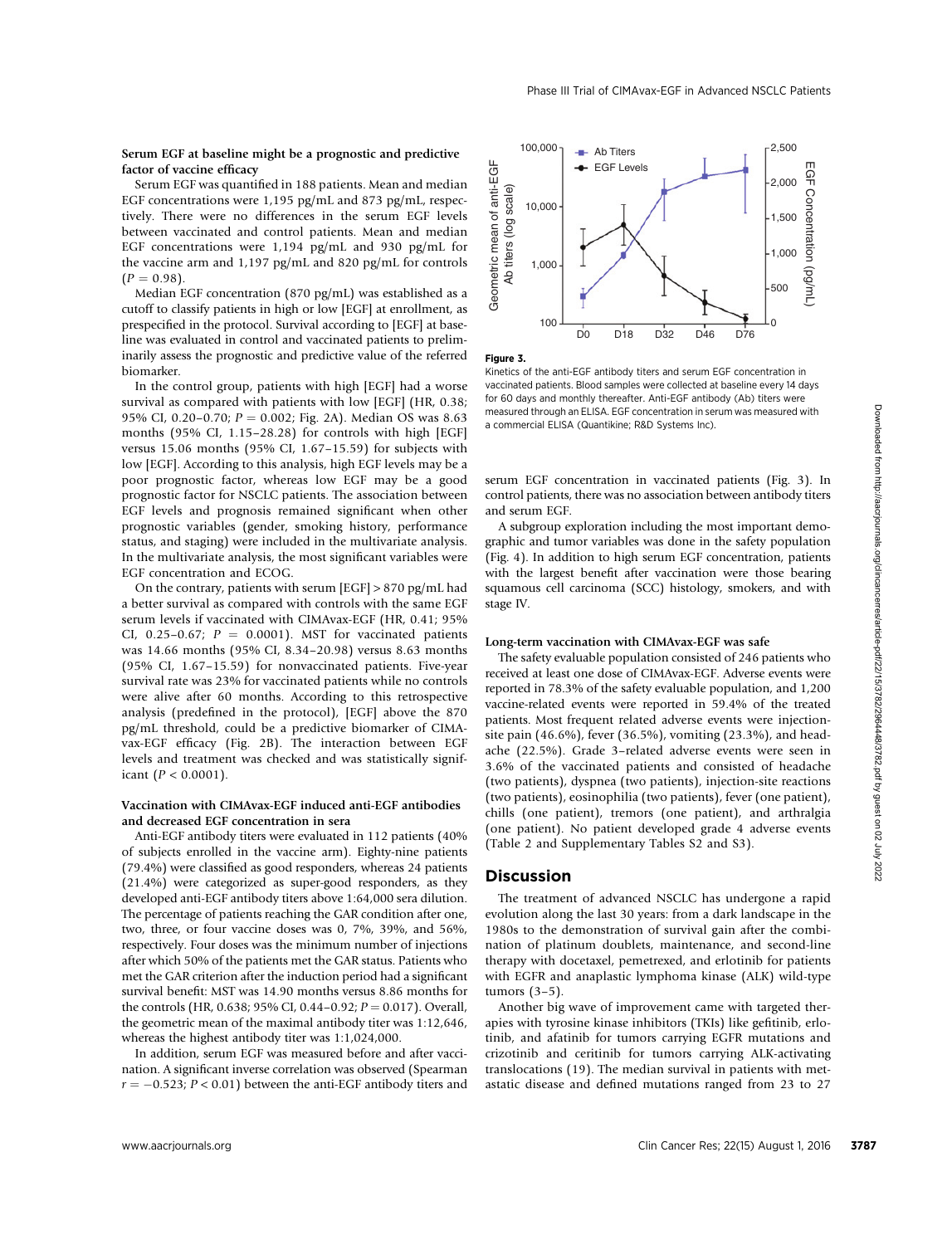| Group                   | n vaccine n control |    | HR.   |       | 95%CI LL 95%CI UL |
|-------------------------|---------------------|----|-------|-------|-------------------|
| Caucasian               | 182                 | 90 | 0.792 | 0.607 | 1.032             |
| Afro                    | 45                  | 22 | 1.162 | 0.658 | 2.063             |
| Other                   | 43                  | 23 | 0.876 | 0.504 | 1.523             |
| ECOG0                   | 101                 | 46 | 1.09  | 0.753 | 1.578             |
| ECOG1                   | 148                 | 73 | 0.748 | 0.554 | 1.011             |
| ECOG2                   | 17                  | 12 | 0.985 | 0.462 | 2.099             |
| <b>IIIB</b>             | 169                 | 93 | 0.948 | 0.723 | 1.242             |
| IV                      | 98                  | 38 | 0.708 | 0.476 | 1.053             |
| Smoker                  | 91                  | 41 | 0.676 | 0.457 | 1.001             |
| Ex-smoker               | 140                 | 71 | 0.943 | 0.696 | 1.277             |
| Nonsmoker               | 39                  | 23 | 0.974 | 0.551 | 1.722             |
| Adenocarcinoma          | 92                  | 50 | 1.216 | 0.835 | 1.77              |
| Squamous cell carcinoma | 142                 | 65 | 0.715 | 0.524 | 0.977             |
| NSCLC (NOS)             | 36                  | 20 | 0.684 | 0.38  | 1.229             |
| Complete response       | 28                  | 10 | 0.711 | 0.328 | 1.538             |
| Partial response        | 111                 | 54 | 0.934 | 0.658 | 1.326             |
| Stable disease          | 116                 | 65 | 0.821 | 0.597 | 1.13              |
| Age $\leq 65$           | 168                 | 82 | 0.843 | 0.635 | 1.117             |
| Age > 65                | 102                 | 52 | 0.906 | 0.637 | 1.289             |
| $\text{egf} < 870$      | 65                  | 28 | 1.491 | 0.921 | 2.413             |
| $\text{egf} \geq 870$   | 70                  | 25 | 0.412 | 0.25  | 0.679             |



## Figure 4.

Cox regression analysis: subgroup analysis considering the most important demographic and tumor variables. NOS, not otherwise specified.

months (20). Unfortunately, the population bearing EGFR or ALK mutations, and thus benefiting from the approved targeted therapies, is small  $(\sim 15\% - 20\%;$  ref. 6).

The next wave of progress is coming from immunotherapy. Long-lasting responses have been reported after the use of the anti-PD1 antibodies (nivolumab, pembrolizumab) and the anti-PD1L antibodies (MPDL3280A, BMS936559, MEDI4736). Moreover, nivolumab has recently demonstrated to increase survival of patients bearing metastatic squamous and adenocarcinoma NSCLC that progressed on or after platinum-based chemotherapy, as compared with docetaxel (21, 22). Pembrolizumab showed remarkable antitumor activity in patients with advanced NSCLC and PD-L1 expression in at least 50% of tumor cells (23). FDA recently approved both checkpoint inhibitors for the treatment of metastatic NSCLC as secondline therapy.

Active immunization might also improve lung cancer survival if the vaccine successfully triggers a strong immune response and if used in the right population. Clinical studies with three vaccine candidates in advanced population, such as tecemotide, TG4010, and belagenpumatucel-L, did not meet their primary endpoints but showed possible benefits in patient subpopulations: for tecemotide, a potential role of vaccination was seen in patients treated with concurrent chemoradiotherapy; for TG4010, the lymphocyte phenotype and concomitance with chemotherapy were reported as potential predictors of outcome; and for belagenpumatucel-L, the number of circulating tumor cells appears to correlate with OS (24–26).

The EGF vaccine consists of a different approach when compared with other active immunotherapies. CIMAvax-EGF is built on the induction of a specific immune response, aiming to sequester EGF, a molecular driver of cancer cell proliferation (11–15). Its mechanism of action is based on the "hormone deprivation theory" that has proven to be effective for sexual hormones–dependent tumors (10). The rationale of CIMAvax-EGF is based on the finding that EGF concentration is higher in NSCLC patients than in normal donors. The preliminary role of [EGF] as a negative prognostic marker for advanced NSCLC reinforces the validity of the "removal" approach (9).

In this phase III study, CIMAvax-EGF was very safe even in patients who received very prolonged vaccination (more than 2 years) and did not show cumulative toxicity.

Immunogenicity assessment was a secondary endpoint of this phase III clinical trial. The protocol projected the evaluation of 40% of the patients for anti-EGF response, as a full characterization of the immunogenicity was done in all previous trials (five exploratory and one phase II trials). This protocol evaluated a different vaccine dose and schedule, as compared with the controlled phase II, that yielded a good antibody response in 53% of the vaccinated patients. After vaccinating with a highantigen dose at four injection sites (current phase III protocol), 78.8% of the patients had a good response (anti-EGF antibody titers >4,000). Still, only 21.2% of the vaccinated patients achieved a super good response (anti-EGF > 1:64,000). CIMAvax-EGF was not only immunogenic but also reduced the EGF concentration to undetectable levels. There was an inverse correlation between serum EGF and the anti-EGF antibody titers.

Regarding efficacy, patients who received at least four doses of CIMAvax-EGF had a significant survival advantage. For active immunotherapy, where the target is the immune system and not the tumor, it is mandatory to administer a minimum number of vaccine doses to break the tolerance against self-antigens (27, 28).

Moreover, in a post hoc analysis in the safety population, CIMAvax-EGF significantly increased OS when a weighted logrank test was used. The Harrington–Fleming test is very sensitive to detect a delayed effect in the survival curves when the HR is not proportional. The "delayed benefit" and the survival advantage in a population completing the induction period indicate that there is a time lag before CIMAvax-EGF can be effective (17, 28). A rational combination with chemotherapy can allow the vaccine to "buy" that time. The immunogenicity of CIMAvax-EGF has been already demonstrated in combination with platinum doublets.

PFS was not a secondary goal of the study, as endpoints based on tumor assessments (response rate, PFS) may not be appropriate for a late-phase clinical trial for a cancer vaccine. Previously, other vaccines and immunomodulatory antibodies have not shown improvement in PFS: sipuleucel-T and PROSTVAC-VF in prostate cancer and ipilimumab and eltrapuldencel-T in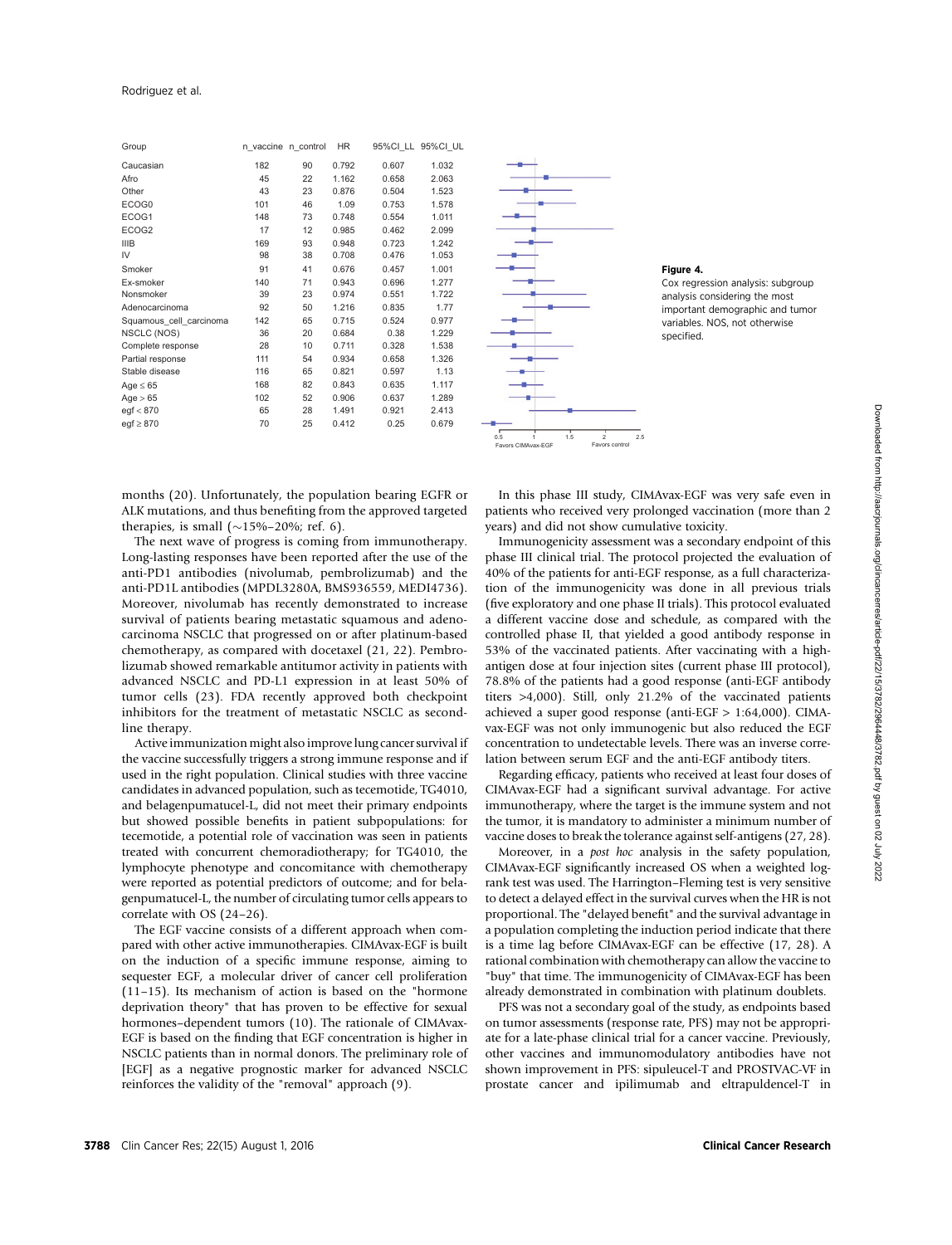| Mouth dryness |  |  |
|---------------|--|--|
| Bronchospasm  |  |  |

Adverse events

melanoma were associated with no improvement in PFS and response rate, but statistically significant benefit in OS (29).

Blurred vision <br>
4 1.6 0 0 0 Urticarial reactions  $\overline{3}$  1.2 0 0

Table 2. Number of patients with more frequent adverse events by study arm

 $(n = 246)$  %<br>116 466

Injection site reactions 116 46.6 0 0 0<br>
Fever 91 36.5 10 7.6 Fever 91 36.5 10 7.6 Dyspnea 79 31.7 38 28.8 Vomiting 58 23.3 5 3.8<br>
Headache 56 22.5 9 6.8 Headache 56 22.5 9 6.8 Nausea 45 18.1 11 8.3 Anorexia 15.3 21 15.9 Anemia 35 14.1 13 9.8 Asthenia 11.6 13 9.8 Hypertension 25 10.0 4 3<br>
Fatique 19 7.6 6 4.5 Fatigue 19 7.6 6 4.5 Arthralgia 18 7.2 17 12.9 Hypotension 15 6.0 4 3<br>15 6.0 2 1.5 Myalgia 15 6.0 2 1.5 Bones pain 13 5.2 14 10.6 Flu-like symptoms 13 5.2 5 3.8 Dry skin 7 2.8 0 0 0

Controls

 $(n = 132)$  %

Vaccine

The incidence of activating EGFR and ALK translocations was not evaluated in the trial, as the TKIs targeting the referred mutations were not accessible. However, theoretically, CIMAvax-EGF would be effective in patients lacking EGFR mutations. EGFR is constitutively activated in tumors with mutations at the intracellular domain, which do not require EGF binding for signal transduction. According to our preliminary data, CIMAvax-EGF is more active in Caucasian, smoker males bearing SCCs. Patients benefiting largely from EGFR TKI are Asian, female, nonsmoker with adenocarcinomas. These demographic characteristics correspond with EGFR-sensitizing mutations at exons 19 and 21. The actual correlation between EGFR mutations and efficacy of CIMAvax-EGF will be addressed in the forthcoming trials.

Particularly, our data suggest that survival gain occurs mainly in patients having high EGF concentration after front-line chemotherapy. MST in this patient population (14.66 months) is comparable with the survival of patients receiving other drugs recommended as continuation or switch maintenance. This result is more relevant, provided that 94% of patients did not receive second-line chemotherapy upon progression. This observation

#### References

- 1. World Health Organization. Lyon, France: International Agency for Research on Cancer; Feb 3, 2014. Press Release No. 224. Available from: http://www.iarc.fr/en/media-centre/pr/2014/pdfs/pr224\_E.pdf
- 2. DeSantis CE, Lin CC, Mariotto AB, Siegel RL, Stein KD, Kramer JL, et al. Cancer treatment and survivorship statistics, 2014. CA Cancer J Clin 2014;64:252–71.
- 3. Shepherd FA, Dancey J, Ramlau R, Mattson K, Gralla R, O'Rourke M, et al. Prospective randomized trial of docetaxel versus best supportive care in patients with non-small-cell lung cancer previously treated with platinumbased chemotherapy. J Clin Oncol 2000;18:2095–103.
- 4. Ciuleanu T, Brodowicz T, Zielinski C, Kim JH, Krzakowski M, Laack E, et al. Maintenance pemetrexed plus best supportive care versus placebo plus best

highlights the importance of a predictive biomarker to maximize the therapeutic value of CIMAvax-EGF. A new clinical trial enrolling patients with [EGF] above the 870 pg/mL threshold is already ongoing (30).

In summary, CIMAvax-EGF is a very safe drug that could be a feasible intervention for long-term control of those NSCLC patients with tumors depending on the EGF, capable to mount a rapid and durable response.

#### Disclosure of Potential Conflicts of Interest

No potential conflicts of interest were disclosed.

#### Authors' Contributions

Conception and design: P.C. Rodriguez, S.C. Acosta, C. Viada, P. Lorenzo-Luaces, M.A. Marrero, L. Alonso, J. Parra, N. Aguilera, A. Lage, T. Crombet, E. Neninger

Development of methodology: P.C. Rodriguez, S.C. Acosta, P. Lorenzo-Luaces, M.A. Marrero, L. Alonso, J. Parra, N. Aguilera, A. Lage, T. Crombet, E. Neninger Acquisition of data (provided animals, acquired and managed patients, provided facilities, etc.): P.C. Rodriguez, X. Popa, O. Martínez, S. Mendoza, E. Santiesteban, T. Crespo, R.M. Amador, R. Fleytas, S.C. Acosta, Y. Otero, G.N. Romero, A. de la Torre, M. Cala, L. Arzuaga, L. Vello, D. Reyes, N. Futiel, T. Sabates, Y.I. Flores, M.A. Marrero, L. Alonso, J. Parra, N. Aguilera, Z. Mazorra, E. Neninger

Analysis and interpretation of data (e.g., statistical analysis, biostatistics, computational analysis): P.C. Rodriguez, X. Popa, O. Martínez, S. Mendoza, E. Santiesteban, T. Crespo, R.M. Amador, R. Fleytas, S.C. Acosta, Y. Otero, G.N. Romero, A. de la Torre, M. Cala, L. Arzuaga, L. Vello, D. Reyes, N. Futiel, T. Sabates, B. Garcia, C. Viada, P. Lorenzo-Luaces, A. Lage, T. Crombet, E. Neninger

Writing, review, and/or revision of the manuscript: P.C. Rodriguez, X. Popa, O. Martínez, S. Mendoza, E. Santiesteban, T. Crespo, R. Fleytas, S.C. Acosta, Y. Otero, G.N. Romero, A. de la Torre, M. Cala, L. Arzuaga, L. Vello, D. Reyes, N. Futiel, T. Sabates, C. Viada, P. Lorenzo-Luaces, M.A. Marrero, L. Alonso, J. Parra, N. Aguilera, Y. Pomares, P. Sierra, A. Lage, T. Crombet, E. Neninger Administrative, technical, or material support (i.e., reporting or organizing data, constructing databases): P.C. Rodriguez, S.C. Acosta, B. Garcia, C. Viada, M.A. Marrero, L. Alonso, J. Parra, N. Aguilera, A. Lage, T. Crombet, E. Neninger Study supervision: P.C. Rodriguez, M.A. Marrero, L. Alonso, J. Parra, N. Aguilera, Z. Mazorra, A. Lage, T. Crombet, E. Neninger

Other (patient inclusion): S.C. Acosta

Other (support, additional samples): M. Catala

Other (as product manager of CIMAvax-EGF vaccine): G. Rodríguez

The costs of publication of this article were defrayed in part by the payment of page charges. This article must therefore be hereby marked *advertisement* in accordance with 18 U.S.C. Section 1734 solely to indicate this fact.

Received April 8, 2015; revised February 2, 2016; accepted February 9, 2016; published OnlineFirst February 29, 2016.

supportive care for non-small-cell lung cancer: a randomised, doubleblind, phase 3 study. Lancet 2009;374:1432–40.

- 5. Shepherd FA, Rodrigues Pereira J, Ciuleanu T, Tan EH, Hirsh V, Thongprasert S, et al. Erlotinib in previously treated non–small-cell lung cancer. N Engl J Med 2005;353:123–32.
- 6. Karachaliou N, Rosell R. Systemic treatment in EGFR-ALK NSCLC patients: second line therapy and beyond. Cancer Biol Med 2014;11:173–81.
- 7. Toyooka S, Mitsudomi T, Soh J, Aokage K, Yamane M, Oto T, et al. Molecular oncology of lung cancer. Gen Thorac Cardiovasc Surg 2011;59:527–37.
- 8. Avraham R, Yarden Y. Feedback regulation of EGFR signalling: decision making by early and delayed loops. Nat Cancer Mol Cell Biol 2011; 12:104–17.